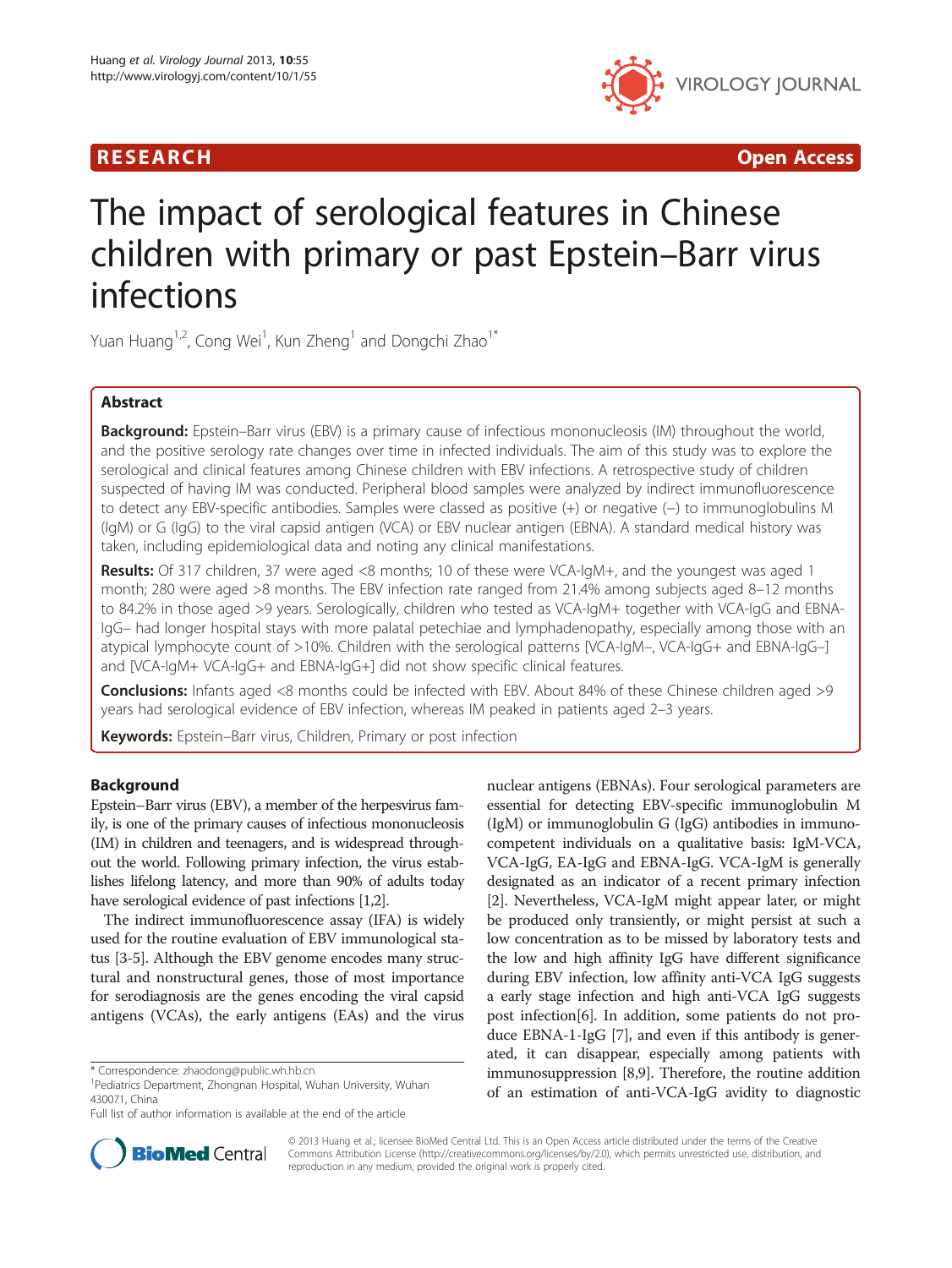EBV serology is recommended, and the combination of EBNA-IgG– and low-avidity VCA-IgG+ has excellent sensitivity and specificity [[4,10](#page-7-0)].

EBV seropositivity among children has much geographic variation. The positive rate is much higher among children in Asia than those in Western countries [[11](#page-7-0)-[14](#page-7-0)]. This study aimed to explore serological outcomes and clinical features in children with EBV infection and to interpret the implications.

# Methods

A total of 317 inpatients (197 boys and 120 girls), with ages ranging from 1 to 164 months, were enrolled for this retrospective study. All were admitted to Zhongnan Hospital of Wuhan University, P. R. China, between July 2008 and August 2010, suspected of having IM. They had one of the following signs: (1) at least three of the EBV-related symptoms of fever, rash, lymphadenopathy, pharyngitis, palatal petechiae, hepatomegaly, or splenomegaly; (2) fever lasting longer than five days; (3) respiratory tract infection symptoms lasting longer than five days and unresponsive to conventional antibiotic treatment. Children with EBV-associated malignant diseases such as malignant lymphoma or chronic active EBV infection were excluded.

Informed consent was obtained from each patient parent at the time that serum samples were collected for assessing EBV antibody status. The study was approved by the Ethics Committee of Wuhan University Zhongnan Hospital, in accordance with the Helsinki Declaration.

# Definition of EBV infection

A primary infection was defined as the presence of VCA-IgM, or positive assays for EA-IgG or low-affinity anti-VCA-IgG. Past infection was defined as a positive assay for IgG to VCA and IgG to EBNA, or the detection of highaffinity anti-VCA-IgG without VCA-IgM or EA-IgG.

Uninfected children were defined as having no detectable antibodies to EBV. Peripheral blood samples were obtained from all children within 24 h after admission to the pediatric department. Specific antibodies to EBV were detected using a commercial indirect immunofluorescence (IIF) kit IFA (EUROIMMUN, Lübeck, Germany) following the manufacturer's instructions [\[10,15,16\]](#page-7-0). The diagnosis of IM based on Sumaya criteria [\[17](#page-7-0)].

# Statistical analysis

Data are presented as the percentage or mean  $\pm$  standard deviation (SD). All statistical analyses were performed using SPSS software (version 16; SPSS Inc., Chicago, IL, USA). The chi-squared test was used to compare between-group differences in percentages. The rank–sum test was used to compare differences between the dates of measurements, and  $P < 0.05$  was accepted as statistically significant.

# Results

# Serological features of EBV antibodies

Of 317 patients, 37 children were aged <8 months: 27 boys and 10 girls. The EBV antibody patterns are shown in Table 1. The serological pattern [VCA-IgM–, VCA-IgG and EBNA-IgG+] was the most common combination. Three patients aged 5, 6 and 7 months had the pattern [VCA-IgM+, VCA-IgG and EBNA-IgG–]. The youngest child with a primary infection was only 1 month old. There were 280 children aged ≥8 months: 170 boys and 110 girls. The seropositive patterns included 95 (33.9%) with a past infection, 60 (21.4%) with a primary infection and 9 (3.2%) with orphaned VCA-IgG+ (Table [2\)](#page-2-0).

The distribution of antibodies by age is presented in Figure [1.](#page-2-0) The trends in the age distribution of VCA-IgG and EBNA-IgG antibodies were similar. The detection rates were the lowest among children aged 8–24 months

Table 1 EBV antibody combinations in EBV-positive patients aged  $\langle 8 \text{ months} (n = 37) \rangle$ 

| <b>VCA-IgM</b> | Low affinity | VCA-IgG | EBNA-IgG | EA-IgG | n               | Percentage (%) | Infection status                      |
|----------------|--------------|---------|----------|--------|-----------------|----------------|---------------------------------------|
| $^{+}$         |              |         |          |        | 3               | 8.1            | Primary infection                     |
| $^{+}$         |              |         | $^{+}$   |        | $\mathcal{P}$   | 5.4            | Primary infection                     |
| $^{+}$         | $^{+}$       |         | $^{+}$   |        |                 | 2.7            | Primary infection                     |
| $^{+}$         | $^{+}$       | $^{+}$  | $^{+}$   | $^{+}$ |                 | 2.7            | Primary infection                     |
|                | $+$          | $+$     | $^{+}$   |        |                 | 2.7            | Primary infection                     |
|                | $+$          | $+$     |          | $+$    |                 | 2.7            | Primary infection                     |
|                |              | $+$     | $^{+}$   | $^{+}$ |                 | 2.7            | Past infection or maternal antibodies |
|                |              | $^{+}$  | $^{+}$   |        | 10 <sup>°</sup> | 27.0           | Past infection or maternal antibodies |
|                |              | $^{+}$  |          |        |                 | 2.7            | Past infection or maternal antibodies |
|                |              |         | $^{+}$   |        |                 | 5.4            | Past infection or maternal antibodies |
|                |              |         |          |        | 14              | 37.8           | No infection                          |
|                |              |         |          |        |                 |                |                                       |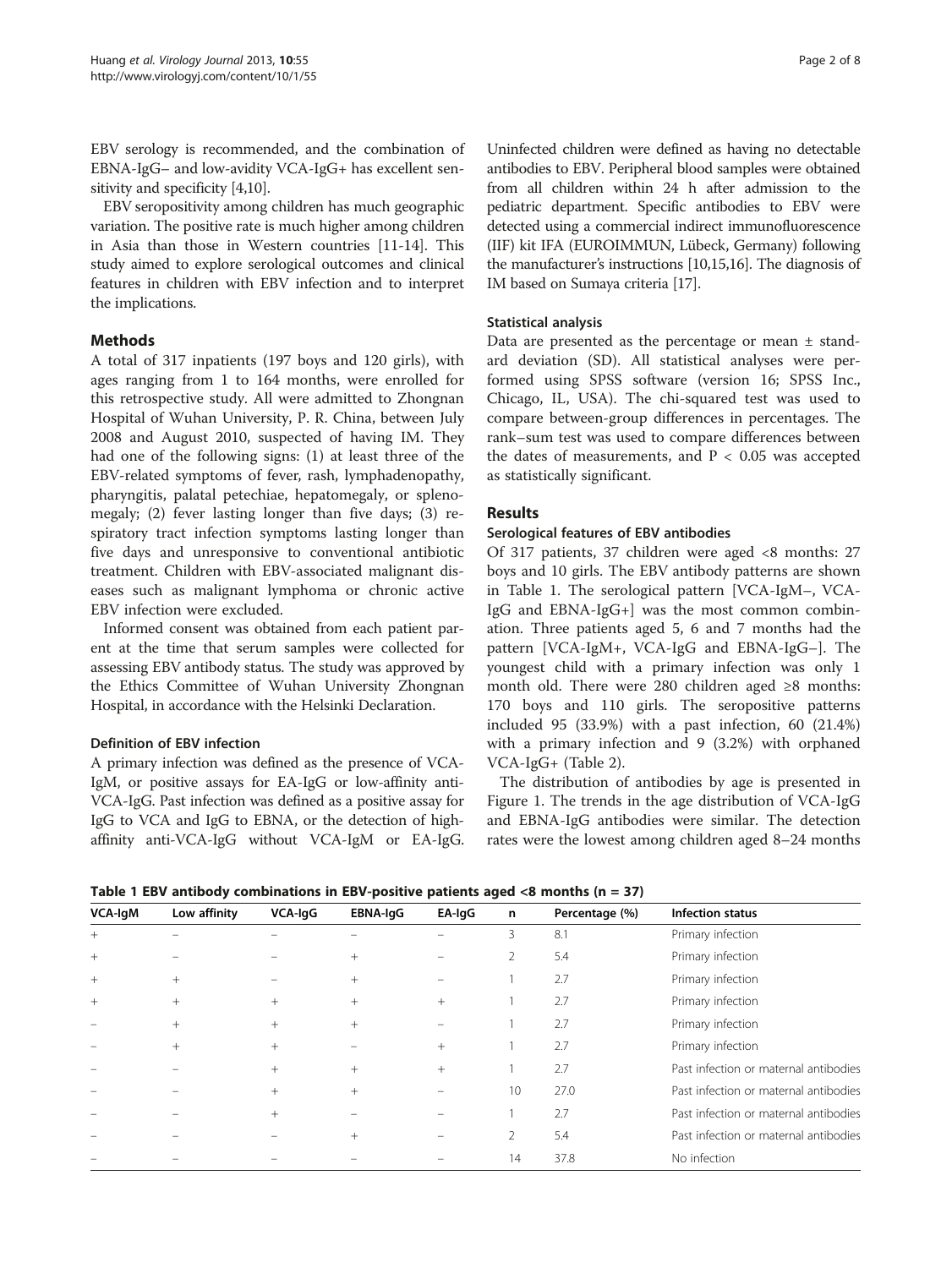| VCA-IgM | Low affinity | EA-IgG | VCA-IgG | EBNA-IgG        | N   | Percentage (%) | Infection status  |
|---------|--------------|--------|---------|-----------------|-----|----------------|-------------------|
| $^{+}$  |              |        |         |                 | 7   | 2.5            | Primary infection |
| $^{+}$  |              |        | $+$     | $+$             | 8   | 2.9            | Primary infection |
| $^{+}$  |              |        | $^{+}$  |                 |     | 0.4            | Primary infection |
| $^{+}$  |              |        |         | $\! + \!\!\!\!$ |     | 0.4            | Primary infection |
| $^{+}$  |              | $^{+}$ |         |                 |     | 0.4            | Primary infection |
| $^{+}$  |              | $^{+}$ |         | $^{+}$          |     | 0.4            | Primary infection |
| $^{+}$  | $^{+}$       |        |         |                 | 6   | 2.1            | Primary infection |
| $^{+}$  | $+$          | $^{+}$ |         |                 | 3   | 1.1            | Primary infection |
| $^{+}$  | $^{+}$       | $^{+}$ | $^{+}$  |                 |     | 0.4            | Primary infection |
| $^{+}$  | $^{+}$       |        | $^{+}$  |                 |     | 0.4            | Primary infection |
|         | $^{+}$       |        |         |                 |     | 0.4            | Primary infection |
|         | $+$          |        | $^{+}$  |                 | 2   | 0.7            | Primary infection |
|         | $^{+}$       | $^{+}$ | $+$     |                 |     | 0.4            | Primary infection |
|         |              | $^{+}$ |         |                 | 4   | 1.4            | Primary infection |
|         |              | $^{+}$ | $+$     |                 |     | 0.4            | Primary infection |
|         |              | $^{+}$ | $+$     | $+$             | 21  | 7.5            | Primary infection |
|         |              |        | $^{+}$  | $\! + \!\!\!\!$ | 91  | 32.5           | Past infection    |
|         |              |        |         | $+$             | 4   | 1.4            | Past infection    |
|         |              |        | $+$     |                 | 9   | 3.2            | Orphaned VCA-IgG  |
|         |              |        |         |                 | 116 | 41.4           | No infection      |

<span id="page-2-0"></span>Table 2 EBV antibody combinations in EBV-positive patients aged  $\geq 8$  months (n = 280)

and increased gradually with age. The detection rates of VCA-IgG and EBNA-IgG reached 60.5% and 62.8%, respectively, in children aged ≥7 years. Patients aged 8–24 months had a lower detection rate of EBNA-IgG than the other four groups ( $P < 0.001$ ). Compared with the age groups of 2–4 years, 4–7 years and  $\geq$ 7 years, the

patients aged 8–24 months had the lowest detection rates for VCA-IgG ( $P < 0.001$ ).

# EBV seropositivity rate by age

The patients were classified into five age groups. The presence of at least one positive result for VCA-IgM, VCA-

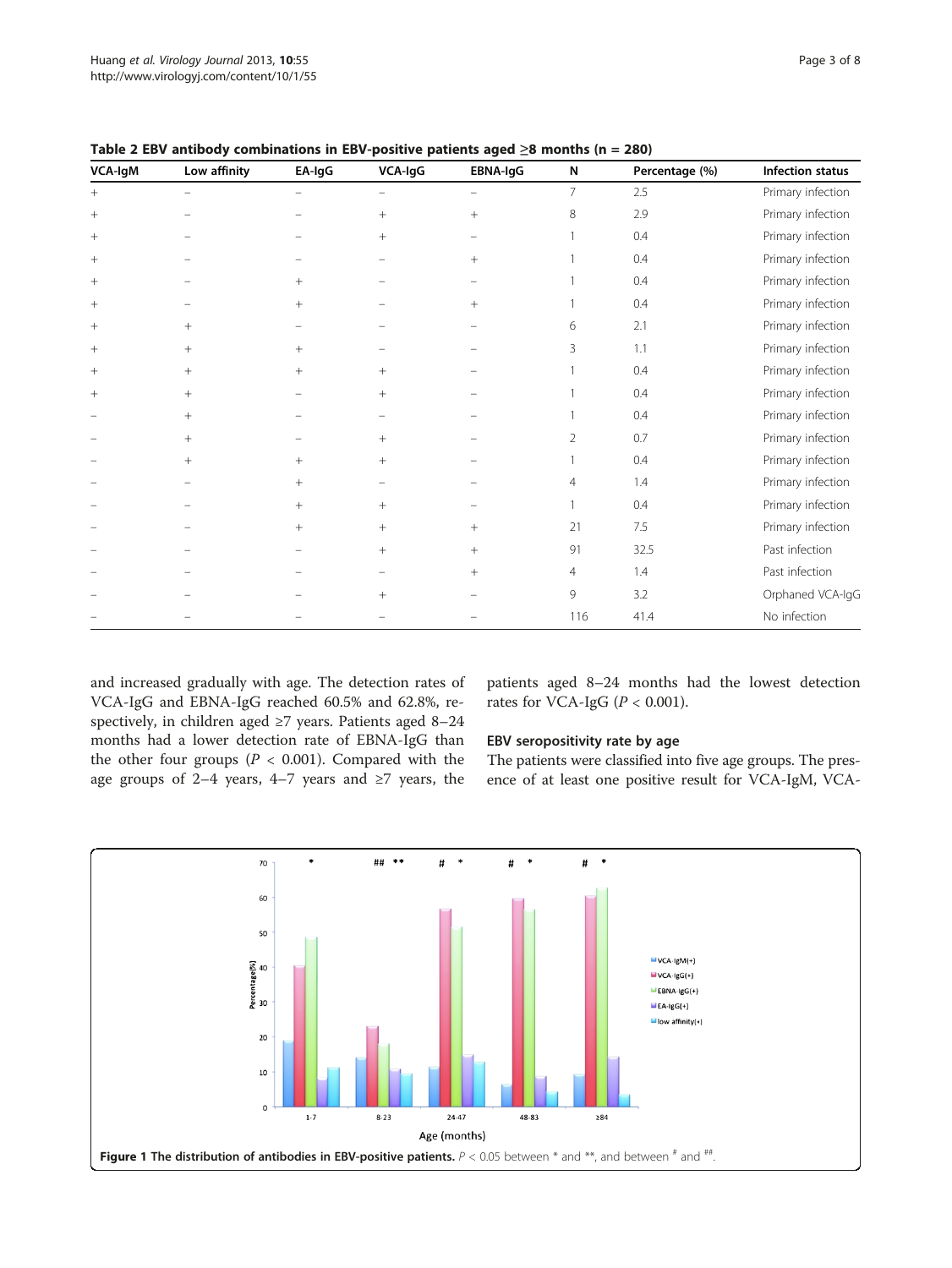

IgG or EBNA-IgG indicated that they had been infected with EBV. The seropositive rate increased among children aged 8–36 months and then plateaued among children aged 36–108 months. For children aged ≥9 years, the positive rate was 84.2% as shown in the trend line (Figure 2).

#### The disease spectrum of EBV infection

The EBV-related diseases were diverse (Table 3). The most common disease caused by a primary infection was respiratory tract infection (41.7%), followed by IM (40.0%), Kawasaki disease, anaphylactic purpura,

| Table 3 The disease spectrum in EBV-positive children |  |  |
|-------------------------------------------------------|--|--|
|-------------------------------------------------------|--|--|

| <b>Diagnosis</b>        | <b>Primary infection</b> | Past infection | <b>Orphaned VCA-IgG</b> | No infection |
|-------------------------|--------------------------|----------------|-------------------------|--------------|
|                         | $(n = 60)$               | $(n = 95)$     | $(n = 9)$               | $(n = 116)$  |
| <b>IM</b>               | 24 (40.0%)               | $3(3.2\%)$     | 1(14.3%)                | 5(4.3%)      |
| Respiratory infection   | 25 (41.7%)               | 74 (77.9%)     | 7 (77.8%)               | 94 (81.0%)   |
| Kawasaki disease        | $2(3.3\%)$               | 6(6.3%)        |                         | $7(6.0\%)$   |
| <b>ITP</b>              | 1(1.7%)                  | $1(1.1\%)$     |                         |              |
| Anaphylactic purpura    | 1(1.7%)                  | $1(1.1\%)$     |                         |              |
| Ulcerative stomatitis   | 1(1.7%)                  |                |                         |              |
| Measles                 | 1(1.7%)                  |                |                         | $1(0.9\%)$   |
| Asthma                  | 1(1.7%)                  | $2(2.1\%)$     |                         | 3(2.6%)      |
| <b>JRA</b>              | 1(1.7%)                  | $1(1.1\%)$     |                         |              |
| Pulmonary tuberculosis  | 1(1.7%)                  | $1(1.1\%)$     |                         |              |
| Herpangina              | 1(1.7%)                  | $1(1.1\%)$     |                         | 2(1.7%)      |
| Hand-foot-mouth disease | 1(1.7%)                  |                |                         |              |
| Summer fever            |                          | $1(1.1\%)$     | 1(14.3%)                |              |
| <b>GERD</b>             |                          | $1(1.1\%)$     |                         |              |
| CMV infection           |                          | $1(1.1\%)$     |                         |              |
| Virus infection         |                          | $1(1.1\%)$     |                         | $1(0.9\%)$   |
| Fever of unknown origin |                          | $1(1.1\%)$     |                         |              |
| Exanthema subitum       |                          |                |                         | $1(0.9\%)$   |
| Adenolymphitis          |                          |                |                         | $1(0.9\%)$   |
| Blood poisoning         |                          |                |                         | $1(0.9\%)$   |

IM, infectious mononucleosis; ITP, idiopathic thrombocytopenic purpura; JRA, juvenile rheumatoid arthritis; GERD, gastroesophageal reflux disease.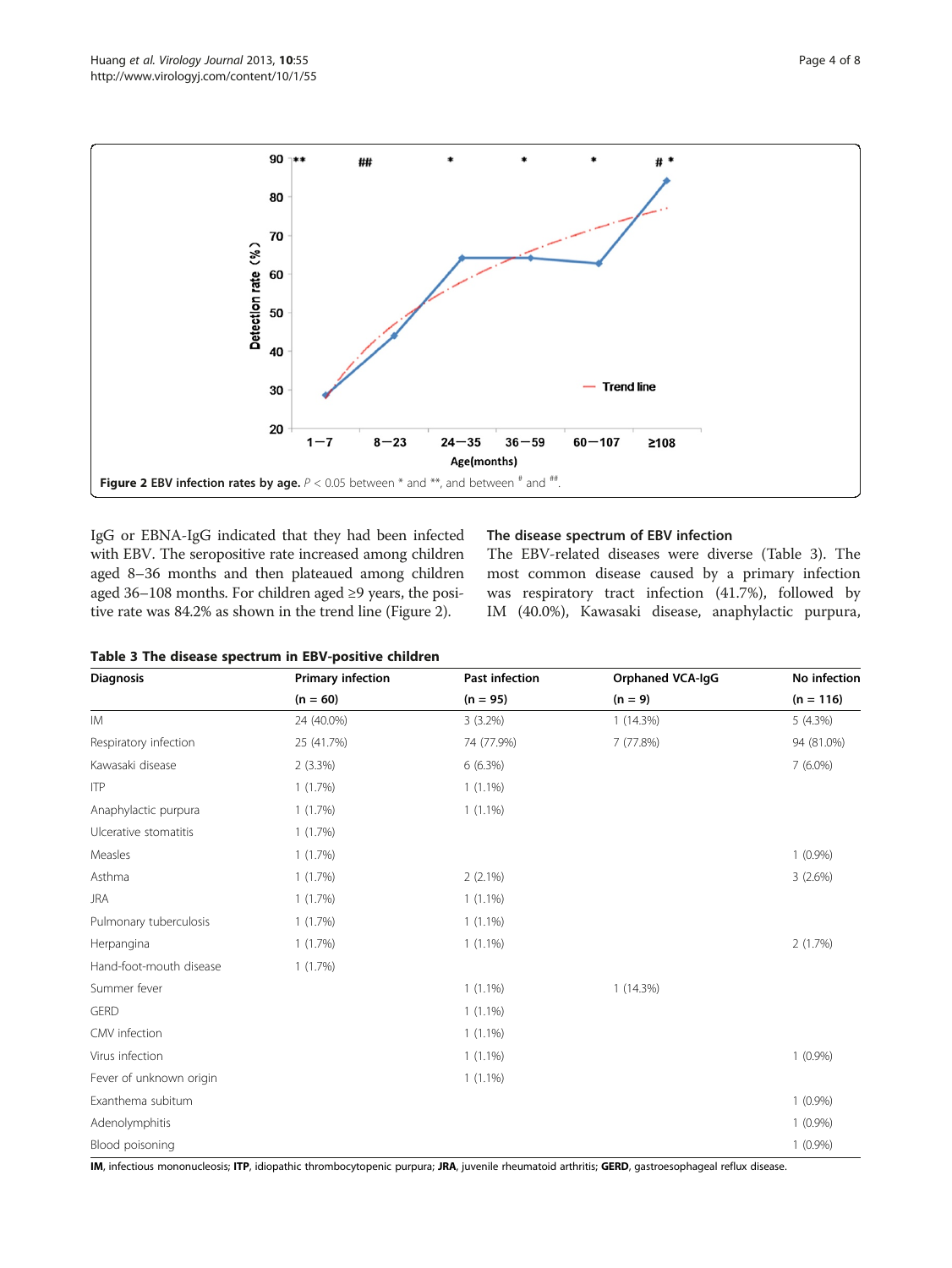| Infection status               | Age (months) |                           |             |                   |                          |  |  |
|--------------------------------|--------------|---------------------------|-------------|-------------------|--------------------------|--|--|
|                                | $8 - 11$     | $12 - 23$                 | $24 - 35$   | $36 - 59$         | ≥60                      |  |  |
| Primary infection ( $n = 60$ ) | 6(21.4%)     | 13 (26.0%)                | 13 (24.5%)  | 13 (18.6%)        | 15 (19.0%)               |  |  |
| Past infection ( $n = 95$ )    | $1(3.6\%)**$ | $7(14.0\%)$ <sup>##</sup> | 19 (35.9%)* | 31 $(44.3\%)^{*}$ | 37 (46.8%)* <sup>#</sup> |  |  |
| Orphaned VCA-IgG $(n = 9)$     | $1(3.6\%)$   | $2(4.0\%)$                | 2(3.8%)     | $2(2.9\%)$        | 2(2.5%)                  |  |  |
| No infection ( $n = 116$ )     | 20 (71.4%)** | 28 (56.0%)                | 19 (35.9%)* | 24 (34.3%)*       | 25 (31.7%)*              |  |  |
| Total                          | 28           | 50                        | 53          | 70                | 79                       |  |  |

Table 4 The distribution of age in EBV-positive patients (age ≥8 months)

 $P < 0.05$  between  $*$  and  $**$ , and between  $*$  and  $**$ .

idiopathic thrombocytopenic purpura, measles and asthma. Seven of the nine patients presenting with orphaned VCA-IgG were diagnosed with a respiratory tract infection.

#### EBV primary/past infections and clinical features

To analyze the clinical features of EBV infection by age, patients aged ≥8 months were classified into four groups: 60 had a primary EBV infection, 95 had a past infection, nine had orphaned VCA-IgG and 116 were uninfected. The distribution in these four groups by age is shown in Table 4. The age group of 1–2 years had the highest detection rate for a primary EBV infection. The incidence of past infection increased gradually with age from 3.6% to 46.8%, and the patients aged 8–12 months had a lower incidence than the other three groups ( $P < 0.001$ ) [Table 5]. These results indicate that EBV primary infection could be detected in all age groups.

There were no differences between these age groups in clinical features, but the mean hospital stay in the primary-infected group was longer than in the pastinfected group ( $P < 0.001$ ). The age distribution of children with a primary EBV infection is shown in Table 6. The detection rate of IM was highest among children aged 2–3 years. The clinical features in patients with a primary EBV infection divided into those with and without IM are listed in Table [7.](#page-5-0) Compared with the non-IM group, the IM group with a primary EBV infection had more frequent presentations of lymphadenopathy, pharyngitis, palatal petechiae, abnormal chest X rays, hepatomegaly and splenomegaly, an atypical lymphocyte count >10% and abnormal liver function. Patients without IM were classified into three groups: 36 had a primary HBV infection, 92

Table 5 The distribution of EBV primary-infected patients by age

| <b>Primary infection</b> |             |             |            |
|--------------------------|-------------|-------------|------------|
| $(n = 69)$               | $1 - 23$    | $24 - 35$   | >36        |
| $IM (n = 24)$            | $7(25.0\%)$ | $7(53.9\%)$ | 10 (35.7%) |
| Non-IM ( $n = 45$ )      | 21 (75.0%)  | $6(46.1\%)$ | 18 (64.3%) |
| Total                    | 28          | 13          | 28         |

had a past infection and 111 were uninfected (Table [7](#page-5-0)). Rash was more frequent in children with a primary HBV infection than in the other two groups ( $P < 0.01$ ), but they had a lower rate of abnormal chest X rays ( $P < 0.001$ ).

#### Clinical features of different antibody combinations

To understand the implication of different antibody combinations, five patterns were compared: group A [VCA-IgM+, VCA-IgG– and EBNA-IgG–]; group B [VCA-IgM+, VCA-IgG+ and EBNA-IgG+]; group C [VCA-IgM–, VCA-IgG+ and EBNA-IgG–]; group D [VCA-IgM–, VCA-IgG+ and EBNA-IgG+]; and group E [VCA-IgM–, VCA-IgG– and EBNA-IgG–]. The symptoms and physical signs seemed to be most severe in the patients of group A, especially an atypical lymphocyte

#### Table 6 Features in patients with an EBV primary infection

| <b>Clinical features</b> | <b>Primary infection</b> |                   |  |  |
|--------------------------|--------------------------|-------------------|--|--|
|                          | $IM (n = 24)$            | Non-IM $(n = 36)$ |  |  |
| Age (months)             | $47.8 \pm 38.8$          | $41.8 \pm 32.3$   |  |  |
| Male/female patients     | 11/13                    | 17/19             |  |  |
| Length of stay (days)    | $11.0 \pm 2.7*$          | $9.1 \pm 4.1$     |  |  |
| Fever                    | 23 (95.8%)               | 31 (86.1%)        |  |  |
| Cough                    | 12 (50.0%)*              | 30 (83.3%)        |  |  |
| Rash                     | 4 (16.7%)                | 14 (38.9%)        |  |  |
| Lymphadenopathy          | 20 (83.3%)*              | 11 (30. 6%)       |  |  |
| Pharyngitis              | 23 (95.8%)*              | 26 (72.2%)        |  |  |
| Palatal petechiae        | 13 (54.2%)*              | 3(8.3%)           |  |  |
| Abnormal chest X ray     | $6/7$ (85.7%)*           | 7/20 (35.0%)      |  |  |
| Hepatomegaly             | 11 (45.8%)*              | $0(0.0\%)$        |  |  |
| Splenomegaly             | $8(33.3\%)*$             | $0(0.0\%)$        |  |  |
| ALC > 10%                | 17/23 (73.9%)*           | 3/21 (14.3%)      |  |  |
| Elevated ESR             | 11/20 (55.0%)            | 10/21 (47.6%)     |  |  |
| Elevated CRP             | 9/19 (47.4%)             | 10/21 (47.6%)     |  |  |
| ALF                      | 13/18 (72.2%)*           | 4/18 (22.2%)      |  |  |

IM, infectious mononucleosis; Non-IM, patients without IM; ALC, atypical lymphocytes; ESR, erythrocyte sedimentation rate; CRP, C-reactive protein; ALF, abnormal liver function (alanine aminotransferase or aspartate aminotransferase levels >46 U/L).  $*P < 0.05$  versus the non-IM group.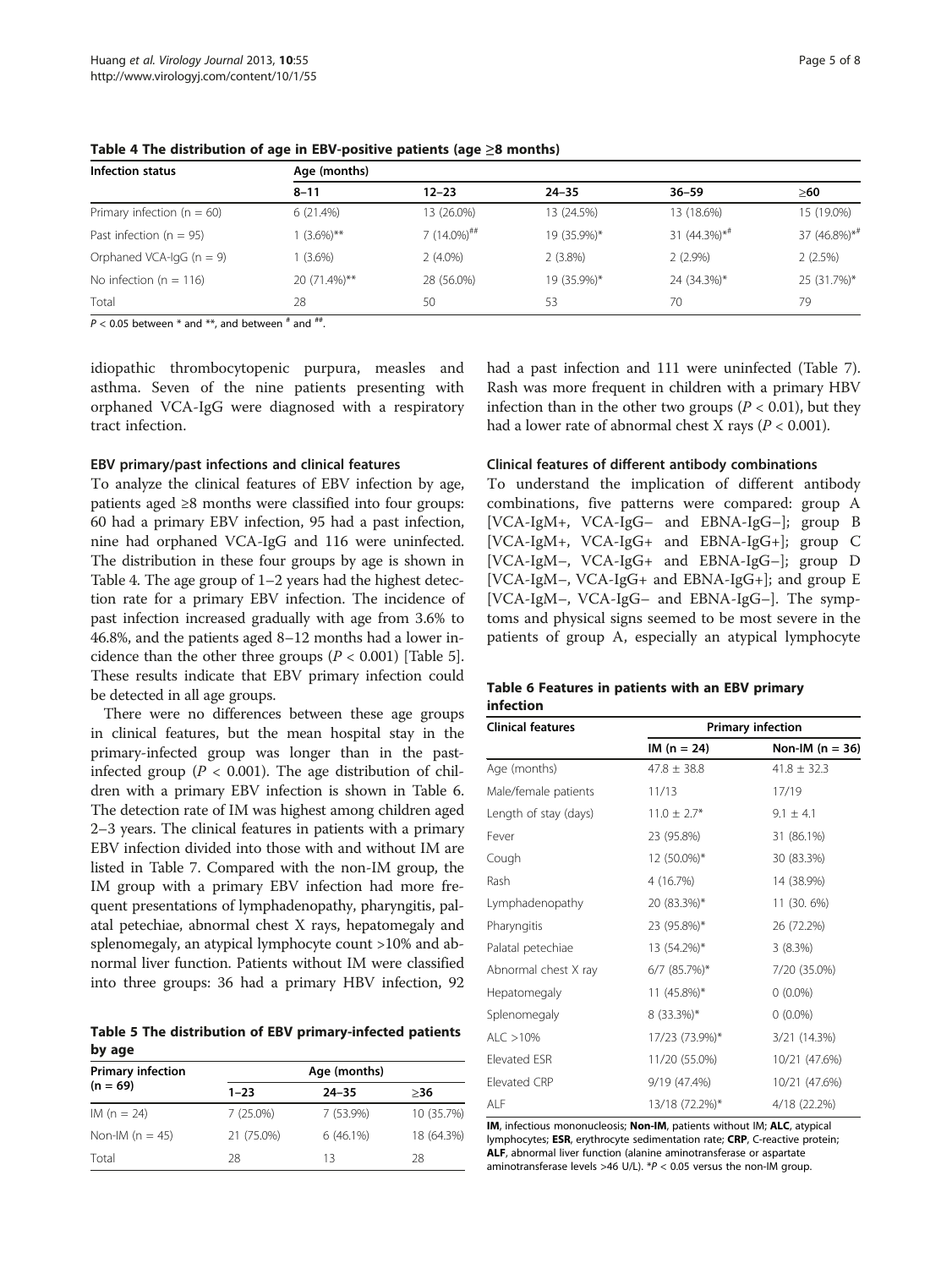<span id="page-5-0"></span>Table 7 Features in patients not diagnosed with IM

| <b>Clinical features</b> | Primary infection( $n = 36$ ) | Past infection( $n = 92$ ) | No infection( $n = 111$ ) |
|--------------------------|-------------------------------|----------------------------|---------------------------|
| Age (months)             | $41.8 \pm 32.3*$              | $60.3 \pm 37.7$ **         | $37.7 \pm 29.5*$          |
| Male/female patients     | 17/19                         | 57/35                      | 74/37                     |
| Length of stay (days)    | $9.1 \pm 4.1$                 | $7.8 \pm 2.5*$             | $8.9 \pm 3.9$             |
| Fever                    | 31 (86.1%)                    | 83 (90.2%)                 | 97 (87.4%)                |
| Cough                    | 30 (83.3%)                    | 65 (70.6%)                 | 85 (76.6%)                |
| Rash                     | 14 (38.9%)**                  | 17 (18.5%)*                | 16 (14.4%)*               |
| Lymphadenopathy          | 11 (30.6%)                    | 33 (35.9%)                 | 29 (1.8%)*                |
| Pharyngitis              | 26 (72.2%)                    | 74 (80.4%)                 | 79 (71.2%)                |
| Palatal petechiae        | 3(8.3%)                       | 16(17.4)                   | 20 (18.0%)                |
| Abnormal chest X ray     | 7/20 (35.0%)**                | 40/46 (87.0%)*             | 49/61 (80.3%)*            |
| Hepatomegaly             |                               | $5(5.4\%)$                 | 7(6.3%)                   |
| Splenomegaly             | $0(0.0\%)$                    | 3(3.3%)                    | $1(0.9\%)$                |
| ALC > 10%                | 3/21 (14.3%)                  | 9/51 (17.7%)               | 13/70 (18.6%)             |
| Elevated ESR             | 10/21 (47.6%)                 | 35/67 (53.2%)              | 30/63 (47.6%)             |
| Elevated CRP             | 10/21 (47.6%)                 | 33/68 (48.5%)              | 42/73 (57.5%)             |
| ALF                      | 4/18 (22.2%)                  | 3/24 (12.5%)               | 12/33 (36.4%)             |

IM, infectious mononucleosis; Non-IM, patients without IM; ALC, atypical lymphocytes; ESR, erythrocyte sedimentation rate; CRP, C-reactive protein; ALF, abnormal liver function (alanine aminotransferase or aspartate aminotransferase levels >46 U/L). P < 0.05 between \* and \*\*.

count of >10%. The symptoms, physical signs and laboratory results in groups B and C were not more serious than in groups D or E. The pattern of group C [VCA-IgM–, VCA-IgG+ and EBNA-IgG–] did not have any specific clinical features (Table 8).

# **Discussion**

We found that EBV was a common pathogen in these Chinese children with respiratory tract infections and that those aged 8–36 months had the highest risk of a primary EBV infection. The determination of immunoglobulins

| Table 8 Clinical features of different antibody combinations in EBV-positive patients (age $\geq$ 8 months) |  |  |
|-------------------------------------------------------------------------------------------------------------|--|--|
|-------------------------------------------------------------------------------------------------------------|--|--|

| <b>Clinical features</b> | A ( $n = 17$ )  | $B(n = 8)$       | $C (n = 13)$  | $D (n = 112)$  | $E(n = 121)$   |
|--------------------------|-----------------|------------------|---------------|----------------|----------------|
|                          |                 |                  |               |                |                |
| Length of stay (days)    | $10.5 \pm 2.9*$ | $10.4 \pm 4.9$   | $9.0 \pm 4.5$ | $8.0 \pm 2.9*$ | $9.1 \pm 4.0$  |
| Fever                    | 17 (100.0%)     | 8 (100.0%)       | 12 (92.3%)    | 100 (89.3%)    | 106 (87.6%)    |
| Cough                    | $9(52.9\%)$     | 8 (100.0%)       | 12 (92.3%)    | 79 (70.5%)     | 90 (74.4%)     |
| Rash                     | 4 (23.5%)       | 4 (50.0%)        | $0(0.0\%)$    | 23 (20.5%)     | 19 (15.7%)     |
| Lymphadenopathy          | 11 (64.7%)**    | $6(75.0\%)$      | 5(38.5%)      | 41 (36.6%)     | 35 (28.9%)*    |
| Pharyngitis              | 16 (94.1%)      | 7 (87.5%)        | 10 (76.9%)    | 89 (79.5%)     | 87 (71.9%)     |
| Palatal petechiae        | $9(52.9\%)**$   | $2(25.0\%)$      | 5 (38.5%)     | 20 (17.9%)*    | 24 (19.8%)     |
| Abnormal chest X ray     | 8/9 (88.9%)     | 2/2 (100.0%)     | $3/5(60.0\%)$ | 50/57 (87.7%)  | 53/65 (81.5%)  |
| Bronchitis (X ray)       | 3/9 (33.3%)     | 1/2 (50.0%)      | $2/5$ (40.0%) | 32/57 (56.1%)  | 25/65 (38.5%)  |
| Pneumonia (X ray)        | 5/9 (55.6%)     | 1/2 (50.0%)      | $1/5(20.0\%)$ | 18/57 (31.6%)  | 28/65 (43.1%)  |
| Hepatomegaly             | 5 (29.4%)       | $2(25.0\%)$      | 3(23.1%)      | 7(6.3%)        | $11(9.1\%)$    |
| Splenomegaly             | 4 (23.5%)       | $0(0.0\%)$       | 1(7.7%)       | 7(6.3%)        | $5(4.1\%)$     |
| ALC > 10%                | 12/15 (80.0%)** | $0/6$ $(0.0\%)*$ | 4/8 (50.0%)   | 14/66 (21.2%)* | 18/77 (23.4%)* |
| Elevated ESR             | 8/14 (57.1%)    | 5/6 (83.3%)      | 2/10 (20.0%)  | 43/81 (53.1%)  | 31/66 (47.0%)  |
| Elevated CRP             | 4/13 (30.8%)    | 5/6 (83.3%)      | 5/9 (55.6%)   | 42/83 (50.6%)  | 43/76 (56.6%)  |
| ALF                      | 9/13 (69.2%)    | 1/4 (25.0%)      | 2/6 (33.3%)   | 9/36 (25.0%)   | 15/38 (39.5%)  |

A: patients with the antibody combination of [VCA-IgM+, VCA-IgG– and EBNA-IgG–]. B: patients with the antibody combination of [VCA-IgM+, VCA-IgG+ and EBNA-IgG+]. C: patients with the antibody combination of [VCA-IgM–, VCA-IgG+ and EBNA-IgG–]. D: patients with the antibody combination of [VCA-IgM–, VCA-IgG+ and EBNA-IgG+]. E: patients with the antibody combination of [VCA-IgM–, VCA-IgG– and EBNA-IgG–]. ESR, erythrocyte sedimentation rate; CRP, C-reactive protein; ALC, atypical lymphocytes; ALF, abnormal liver function (alanine aminotransferase or aspartate aminotransferase levels >46 U/L). P < 0.05 between \* and  $**$ .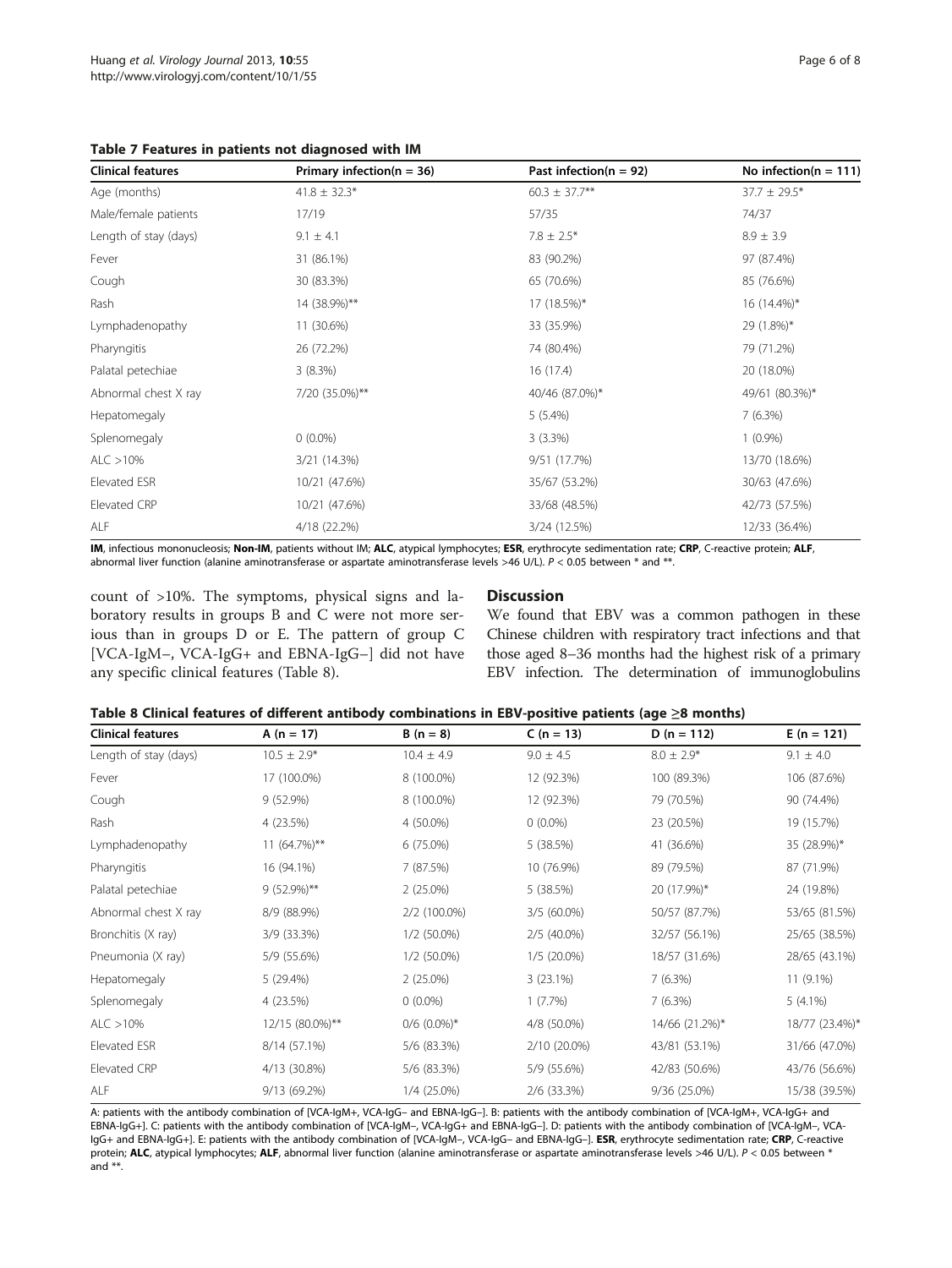<span id="page-6-0"></span>against specific antigens of EBV is recommended in pediatric patients [\[15,17](#page-7-0)]. VCA-IgM is generally designated as an indicator of recent primary infection. VCA and EBNA cause lifelong persistent IgG titers. The avidity of VCA-IgG antibodies detected is low in samples from patients with recent EBV infections and high in patients with a past infection or reactivation [\[10,17](#page-7-0)]. The combination of negative EBNA-IgG and low-avidity VCA-IgG has given a sensitivity and specificity of 100% [\[4](#page-7-0)].

In the present study, there were no differences between the age groups in the detection rates for VCA-IgM, EA-IgG and low-affinity VCA-IgG. The detection rates were the lowest among those aged 8–24 months and increased gradually with age. These two antibodies are the most frequent in this age group because of the persistence of maternal antibodies in children aged <8 months; after the maternal antibodies disappear, the infection rate increases gradually. Most maternal antibodies disappear at 4 months of age and are no longer detectable at 8 months [[11](#page-7-0)]. To exclude the impact of maternal antibodies, patients were divided into two groups, with 8 months as the cutoff. Five patients had the combination of VCA-IgM + with low-affinity VCA-IgG–, three of whom presented with a primary cytomegalovirus (CMV) infection. This is known to produce a false-positive result for VCA-IgM [[18](#page-7-0)], so given the protective role played by maternal antibodies, we surmise that the positive result for VCA-IgM in these patients was induced by the CMV infection. The youngest infant with a primary EBV infection having the pattern of [VCA-IgM+, low affinity VCA-IgG+, EBNA-IgG+, VCA-IgG– and EA-IgG–] was only 1 month old, and this was probably caused by an intrauterine or intrapartum infection. Previous studies have shown that EBV might be present in cervical secretions, and EBV seems to be able to cross the placenta and to cause placental infections manifested by deciduitis and villitis [[19](#page-7-0)].

The presence of VCA-IgG in the absence of VCA-IgM and EBNA-IgG antibodies makes classifying EBV infection more difficult. This serological picture can be seen in cases of past infection with EBNA-IgG showing loss or nonappearance of these antibodies, or in patients with primary EBV infections with the early disappearance or delayed onset of production of VCA-IgM. In this series, 13 patients (4.64%) were diagnosed with orphan VCA-IgG+. A study in 2009 found that the prevalence of the [VCA-IgG+, VCA IgM– and EBNA-1-IgG–] serological combination in children aged 1–10 years was 4.5%, and it was associated mainly with acute infection [\[20,21\]](#page-7-0). In the present study, patients with this serological pattern seemed to have more severe symptoms, physical signs and adverse laboratory results, especially an atypical lymphocyte count of >10% compared with the pattern [VCA-IgM–, VCA-IgG+ and EBNA-IgG–]. This could have been associated with an EBV primary infection causing IM. EBV-associated IM occurred in all age groups, with a peak incidence at 2–4 years in Hong Kong [\[22\]](#page-7-0), which is similar to the result of our study (a peak incidence at 2–3 years).

The disease spectrum associated with a primary EBV infection is very diverse. In most studies published outside China, about 50% of children with an EBV infection develop IM [[23](#page-7-0)], and the proportion of IM seen in our study was similar (40%) and much higher than other studies in China [\[24,25](#page-7-0)], where the proportion of IM in the disease spectrum was only 17.9%. However, our results show that EBV mainly caused respiratory tract infections. These results suggest that EBV is a common pathogen in respiratory tract infections as well as in IM. EBV seropositivity among children has a geographic variation: the age of primary infection is earlier in Asia and other developing countries than in Western countries. The infection rate of 2-year-old children exceeded 60.7% in Hong Kong in 2001 [\[12\]](#page-7-0). In our study, the positive rate among children aged 2–3 years was 64.5%. However, it was 84.2% among those aged  $\geq$ 9 years, so there was no obvious decline in the infection rate.

#### Conclusions

These Chinese infants aged <8 months could be infected by EBV and about 84% of children aged ≥9 years had serological evidence of EBV infection. In addition to causing IM, EBV was also a common pathogen in children with respiratory tract infections. The detection rate of EBV-related IM peaked in patients aged 2–3 years.

#### Abbreviations

EBV: Epstein–Barr virus; CMV: Cytomegalovirus; IM: Infectious mononucleosis; VCA: Viral capsid antigen; EA: Early antigen; EBNA: Epstein–Barr virus nuclear antigen; IFA: Indirect immunofluorescence assay; IgG: Immunoglobulin G; IgM: Immunoglobulin M.

#### Competing interests

The authors declare that they have no competing interests.

#### Authors' contributions

HY collected the data and wrote the manuscript. WC and ZK discussed and reviewed the manuscript. DZ designed the manuscript and analyzed the data. All authors read and approved the final manuscript.

#### Acknowledgements

This work was supported by China National Natural Science Foundation (No. 30973220).

#### Author details

1 Pediatrics Department, Zhongnan Hospital, Wuhan University, Wuhan 430071, China. <sup>2</sup> Pediatrics Department, Children's Hospital, Zhejiang University School of Medicine, Hangzhou 310000, China.

#### Received: 29 February 2012 Accepted: 27 December 2012 Published: 13 February 2013

#### References

1. Nalesnik MA: Epstein-Barr Virus. In Laboratory Diagnosis of Viral Infections. Edited by Lennette EH, Smith TF. New York: Marcel Dekker, Inc; 1999:85–419.